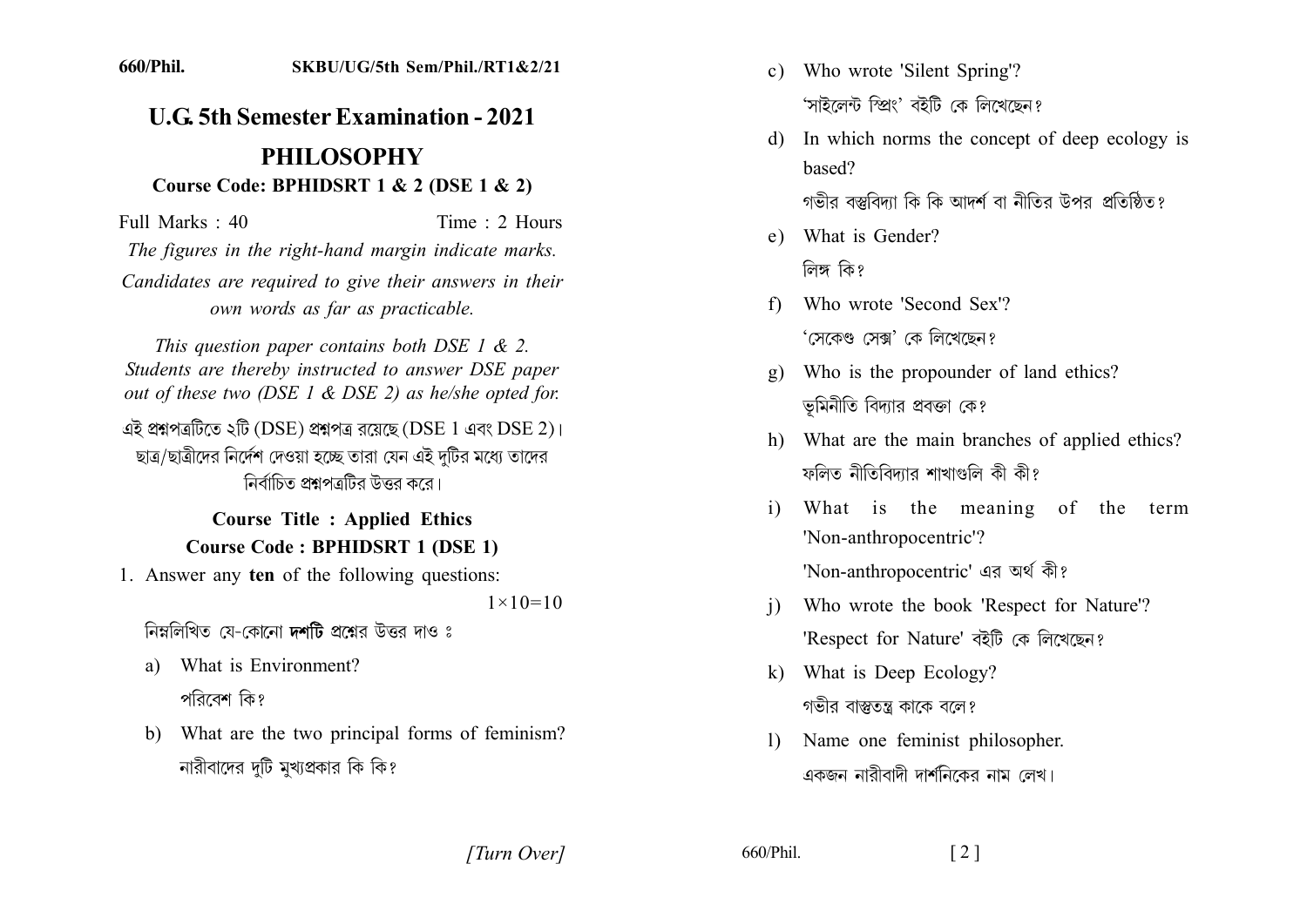- m) What is Applied Ethics? ফলিত নীতিবিদ্যা কি?
- n) What is biocentric egalitarianism? জীবমণ্ডলকেন্দ্রিক সাম্য বলতে কী বোঝ?
- o) Who wrote the Essay 'Women and Home'? 'Women and Home' প্রবন্ধটির লেখক কে?
- 2. Answer any five questions of the following:

 $2 \times 5 = 10$ 

নিম্নলিখিত যে-কোনো পাঁচটি প্রশ্নের উত্তর দাও ঃ

- a) Mention two propounder of practical ethics. দ'জন ব্যবহারিক নীতিবিজ্ঞানের প্রবক্তার নাম কর।
- b) What is Pollution? দযণ কি?
- c) What is Animal Ethics? প্রাণীনীতিবিদ্যা কাকে বলে?
- d) What is Bio-diversity? জীববৈচিত্র্য কাকে বলে?
- e) What is Ecosystem? বাস্তুতন্ত্র কাকে বলে?
- What is gender discrimination?  $f$ লিঙ্গবৈষমা কী?
- What is Patriarchy?  $g)$

পিতৃতন্ত্র কাকে বলে?

660/Phil.

[Turn Over]

- h) What is climatology? জলবায়-বিদ্যা কাকে বলে?
- 3. Answer any two of the following:  $5 \times 2 = 10$ নিম্নলিখিত যে-কোনো দটি প্রশ্নের উত্তর দাও ঃ
	- a) Write a note on the need of developing an **Environment Ethics** পবিবেশ নৈতিকতার উপর টীকা লেখ।
	- b) Critically discuss the theory of Ethical Relativism

নীতি-সাপেক্ষবাদ সবিচার ব্যাখ্যা কর।

- c) Explain the distinction between Sex and Gender. যৌনতা ও লিঙ্গের মধ্যে পার্থকা আলোচনা কর।
- 4. Answer any one of the following:  $10 \times 1 = 10$ নিম্নলিখিত যে-কোনো **একটি** প্রশ্নের উত্তর দাও ঃ
	- a) Explain the view of Liberal Feminists. উদারপন্থী নারীবাদীদের অভিমত ব্যাখ্যা কর।
	- b) Can birds and beasts be given moral status, explain? পশুপাখি প্রভৃতি প্রাণীর কি নৈতিক মর্যাদা থাকতে পারে, আলোচনা কর।
	- c) Explain the value of wilderness for future generations.

ভবিষ্যৎ প্রজন্মের জন্য বনরাজির মূল্য ব্যাখ্যা কর।

 $\lceil 4 \rceil$ 

660/Phil.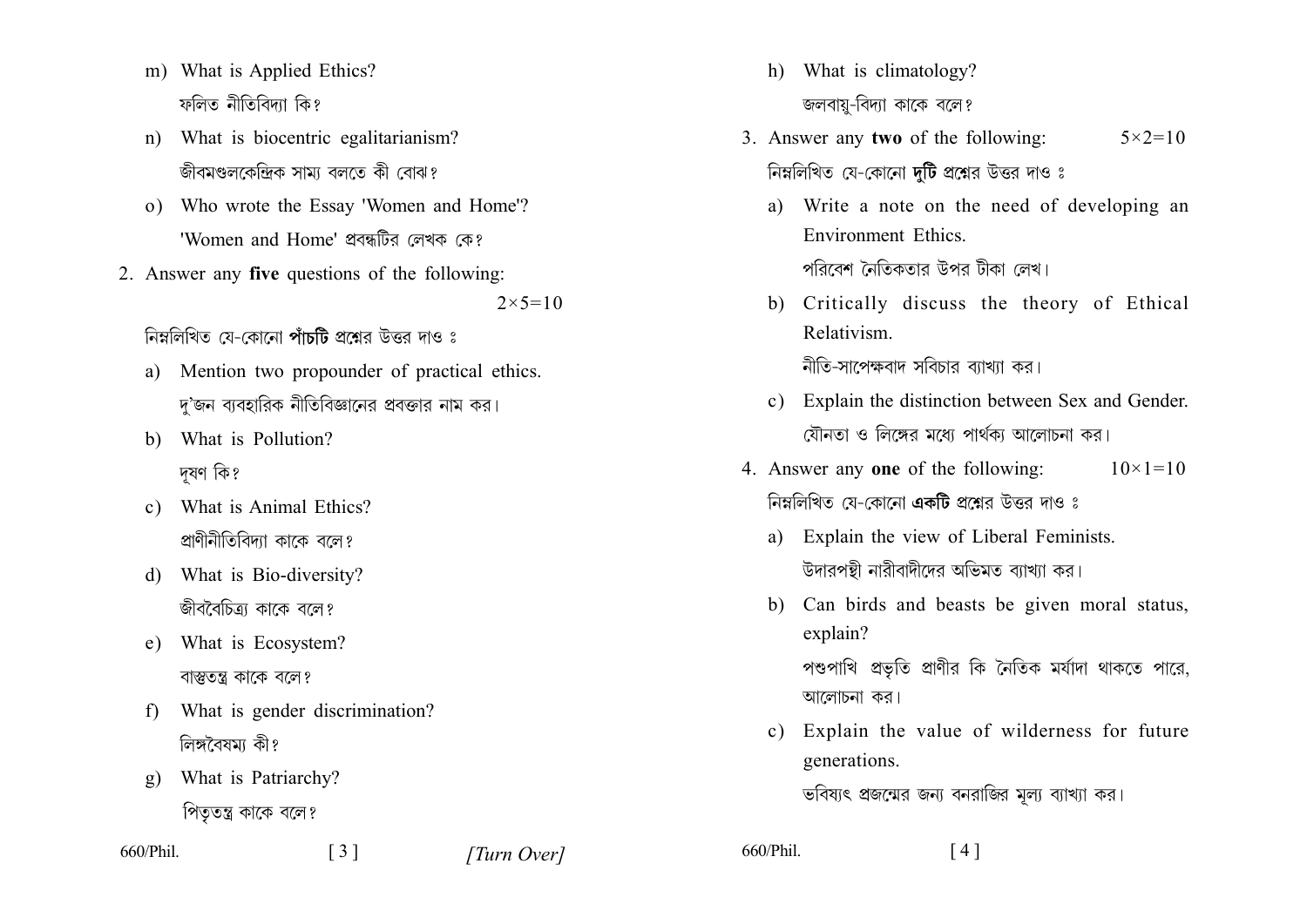## **Course Title : Vedanta**

## **Course Code: BPHIDSRT 2 (DSE 2)**

Answer any ten of the following questions:  $1_{-}$ 

 $1 \times 10 = 10$ 

- যে-কোনো **দশটি** প্ৰশ্নেব উত্তব দাও ঃ
- What is Adhyasa? a) অধ্যাস কাকে বলে?
- What is  $M \overline{a} y \overline{a}$  or  $Avidy \overline{a}$ ?  $b)$ মায়া বা অবিদ্যা কাকে বলে?
- What are the two powers of  $m\overline{a}y\overline{a}$ ?  $c)$ মায়ার দটি শক্তি কি কি?
- What is  $\overline{A}varanasakti$ ?  $\mathbf{d}$ আবারণশক্তি কি?
- What is illusion?  $e)$ ভ্রম কাকে বলে?
- $f$ What is meant by *anvathakhvati?* অন্যথাখ্যাতি বলতে কী বোঝায়?
- What is meant by *pratibhasika sattva*?  $g)$ প্রাতিভাসিক সত্তা বলতে কি বোঝায়?
- Who said 'jagat is the vivarta of Brahman'?  $h)$ 'জগৎ ব্রহ্মের বিবর্ত' - কে বলেছেন?
- What is meant by 'Asat Khyativada'?  $\mathbf{i}$ অসৎ খ্যাতিবাদ বলতে কী বোঝায়?

 $\lceil 5 \rceil$ 

- $\mathbf{i}$ Analyse the meaning of the word 'Akhyati'. 'অখ্যাতি' শব্দের অর্থ কী?
- Who wrote 'Vivaranaprameva Samgraha'?  $k$ ) 'বিবরণ প্রমেয় সংগ্রহ' গ্রন্তের লেখক কে?
- Mention the name of the theory of error which  $\mathbf{D}$ is accepted by  $Nv\overline{a}va$ .

ন্যায়সম্মত ভ্রম সংক্রান্ত মতবাদটির নাম উল্লেখ কর।

What is meant by mithya according to Advaita m) Vedanta?

অদ্বৈত বেদান্ত মতে মিথাা কী?

- In which Philosophy ' Anirvacanivakvati vada'  $n$ ) has been accepted? কোন দর্শনে অনির্বচনীয়খ্যাতিবাদ গ্রহণ করা হয়েছে?
- *'Idam rajatam'* which kind of knowledge is  $(0)$ this? Answer after  $Nv\overline{a}va$ . ন্যায়মতে 'ইদং রজতম' — এটি কিরূপ জ্ঞান?
- Answer any five of the following questions:  $2_{\cdot}$  $2 \times 5 = 10$

যে-কোনো **পাঁচটি** প্রশ্নের উত্তর দাও ঃ

- What is  $pram\bar{a}$ ? Answer after  $Prabh\bar{a}kara$ . a) প্রভাকর মতে, প্রমা কী?
- What are the three grades of  $sattv\overline{a}$ ? Answer  $h$ ) after Samkara.

শংকর সন্মত ত্রিবিধ সত্তা কী কী?

660/Phil.